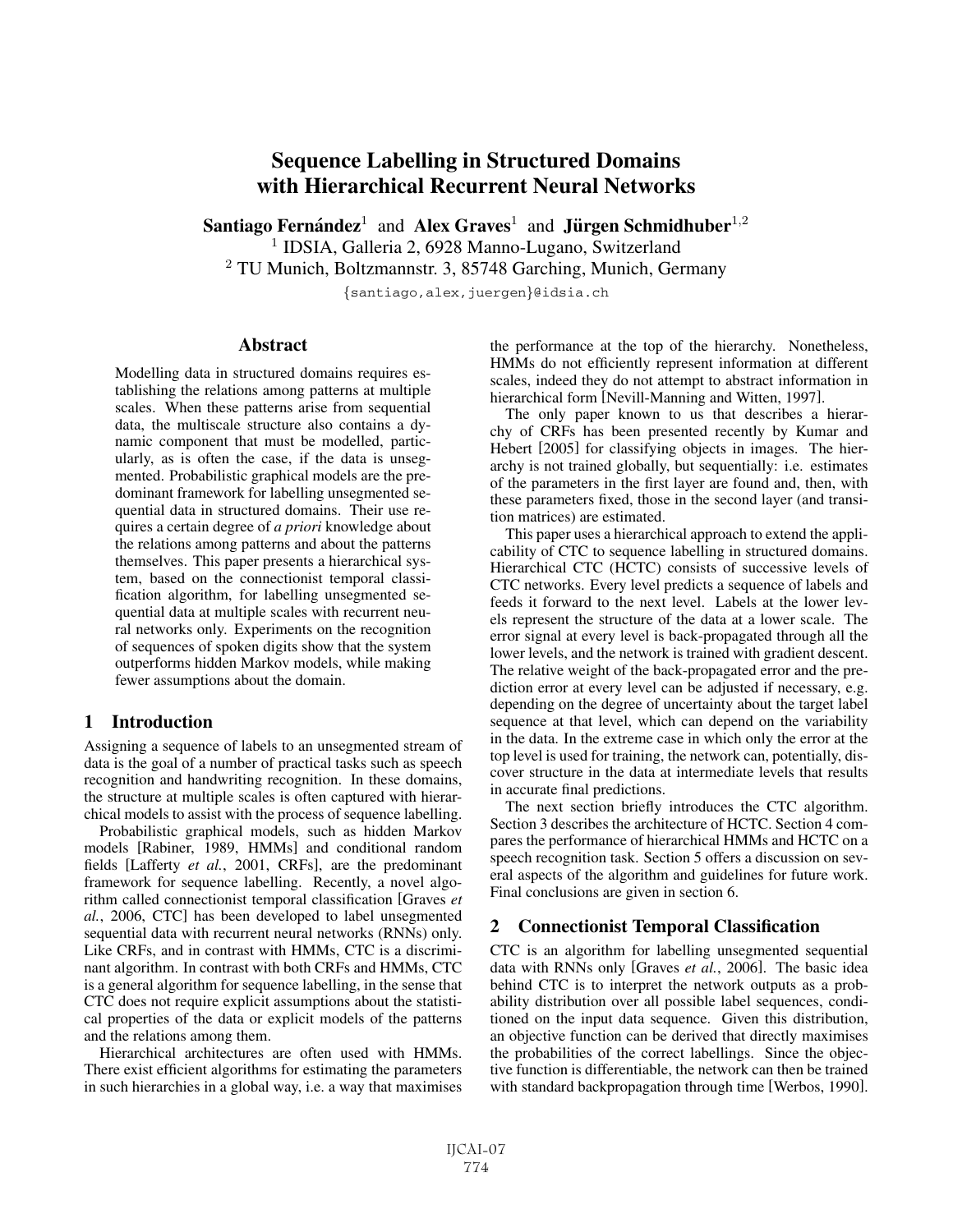The algorithm requires that the network outputs at different times are conditionally independent given the internal state of the network. This requirement is met as long as there are no feedback connections from the output layer to itself or the network.

A CTC network has a softmax output layer [Bridle, 1990] with one more unit than the number of labels required for the task. The activation of the extra unit is interpreted as the probability of observing a "blank", or no label at a given time step. The activations of the other units are interpreted as the probabilities of observing the corresponding labels. The blank unit allows the same label to appear more than once consecutively in the output label sequence. A trained CTC network produces, typically, a series of spikes separated by periods of blanks. The location of the spikes usually corresponds to the position of the patterns in the input data; however, the algorithm is not guaranteed to find a precise alignment.

#### **2.1 Classification**

For an input sequence  $x$  of length  $T$  we require a label sequence  $\mathbf{l} \in L^{\leq T}$ , where  $L^{\leq T}$  is the set of sequences of length  $\leq T$  on the alphabet L of labels. We begin by choosing a label (or blank) at every timestep according to the probability given by the network outputs. This defines a probability distribution over the set  $L^{T}$  of length T sequences on the distribution over the set  $L^T$  of length T sequences on the extended alphabet  $L' = L \cup \{blank\}$  of labels with blank extended alphabet  $L' = L \cup \{blank\}$  of labels with *blank*<br>included. To disambiguote the elements of  $L'^T$  from label included. To disambiguate the elements of  $L^T$  from label sequences, we refer to them as *paths*.

The conditional probability of a particular path  $\pi \in L^{T}$  is given by:

$$
p(\pi|\mathbf{x}) = \prod_{t=1}^{T} y_{\pi_t}^t, \ \forall \pi \in L'^T
$$
 (1)

where  $y_k^t$  is the activation of output unit k at time t.<br>Paths can be manned into label sequences by fir

Paths can be mapped into label sequences by first removing the repeated labels, and then removing the blanks. For example, the path  $(a,-,a,b,-)$ , and the path  $(-,a,a,-,-,a,b,b)$  would both map onto the labelling (a,a,b). The conditional probability of a given labelling  $l \in L^{\leq T}$  is the sum of the probabilities of all the paths corresponding to it:

$$
p(1|\mathbf{x}) = \sum_{\pi \in \mathcal{B}^{-1}(1)} p(\pi|\mathbf{x})
$$
 (2)

where  $\mathcal{B}: L'^T \mapsto L^{\leq T}$  is the many-to-one map implied by the above process the above process.

Finally, the output of the classifier  $h(\mathbf{x})$  is the most probable labelling for the input sequence:

$$
h(\mathbf{x}) = \arg\max_{\mathbf{l}} p(\mathbf{l}|\mathbf{x}).
$$
 (3)

In general, finding this maximum is intractable, but there are several effective approximate methods [Graves *et al.*, 2006]. The one used in this paper assumes that the most probable path will correspond to the most probable labelling:

$$
h(\mathbf{x}) \approx \mathcal{B}(\pi^*)
$$
 (4)  
where  $\pi^* = \arg \max_{\pi} p(\pi | \mathbf{x})$ 

and  $\pi^*$  is just the concatenation of the most active outputs at every time-step every time-step.

#### **2.2 Training**

The objective function for CTC is derived from the principle of maximum likelihood. That is, it attempts to maximise the log probability of correctly labelling the entire training set. Let  $S$  be such a training set, consisting of pairs of input and target sequences  $(x, z)$ , where the length of sequence **z** is less than or equal to the length of the input sequence **x**. We can express the objective function to be minimised as:

$$
O^{ML}(S) = -\sum_{(\mathbf{x}, \mathbf{z}) \in S} ln(p(\mathbf{z}|\mathbf{x})).
$$
 (5)

The network can be trained with gradient descent by differentiating equation (5) with respect to the network outputs. This can be achieved by calculating the conditional probabilities  $p(\mathbf{z}|\mathbf{x})$  with a dynamic programming algorithm similar to the forward-backward recursions used for HMMs [Graves *et al.*, 2006].

We define  $\alpha_t(s)$  as the probability of having passed through sequence  $l_{1...s}$  and being at symbol s at time t:

$$
\alpha_t(s) = P(\pi_{1...t} : \mathcal{B}(\pi_{1...t}) = 1_{1...s}, \pi_t = s | \mathbf{x})
$$

$$
= \sum_{\substack{\pi:\\ \mathcal{B}(\pi_{1...t}) = 1_{1...s}}} \prod_{t'=1}^t y_{\pi_{t'}}^{t'},
$$
(6)

and  $\beta_t(s)$  as the probability of passing through the rest of the label sequence  $(l_{s...11})$  given that symbol s has been reached at time t:

$$
\beta_t(s) = P(\pi_{t+1...T} : \mathcal{B}(\pi_{t...T}) = \mathbf{1}_{s...|\mathbf{1}} | \pi_t = s, \mathbf{x})
$$

$$
= \sum_{\substack{\pi:\\ \mathcal{B}(\pi_{t:T}) = \mathbf{1}_{s:|\mathbf{1}|}}} \prod_{t'=t+1}^T y_{\pi_{t'}}^{t'}.
$$
(7)

To allow for blanks in the output paths, for every label sequence  $\mathbf{l} \in L^{\leq T}$  we consider a modified label sequence **l'**, with blanks added to the beginning and the end and inserted with blanks added to the beginning and the end and inserted between every pair of labels. The length of **l'** is therefore  $|V| = 2|1| + 1$  In calculating  $\alpha_k(s)$  and  $\beta_k(s)$  we allow  $|l'| = 2|l| + 1$ . In calculating  $\alpha_t(s)$  and  $\beta_t(s)$ , we allow<br>all transitions between blank and non-blank labels, and also all transitions between blank and non-blank labels, and also those between any pair of *distinct* non-blank labels. The sequences can start with either *blank* or the first symbol in **l**, and can end with either *blank* or the last symbol in **l**.

From equations (1), (2), (6) and (7), we find that for any  $t$ :

$$
p(\mathbf{l}|\mathbf{x}) = \sum_{s=1}^{\vert \mathbf{l}' \vert} \alpha_t(s)\beta_t(s).
$$
 (8)

Noting that the same label (or blank) may be repeated several times in a single labelling  $l$ , we define the set of positions where label k occurs as  $lab(1, k) = \{s : 1_s = k\}$ , which<br>may be empty and differentiate equation (8) with respect to may be empty, and differentiate equation (8) with respect to the network outputs:

$$
\frac{\partial p(\mathbf{l}|\mathbf{x})}{\partial y_k^t} = \frac{1}{y_k^t} \sum_{s \in lab(\mathbf{l}, k)} \alpha_t(s) \beta_t(s). \tag{9}
$$

Setting  $l = z$  and differentiating the objective function, we obtain the *error signal* received by the network during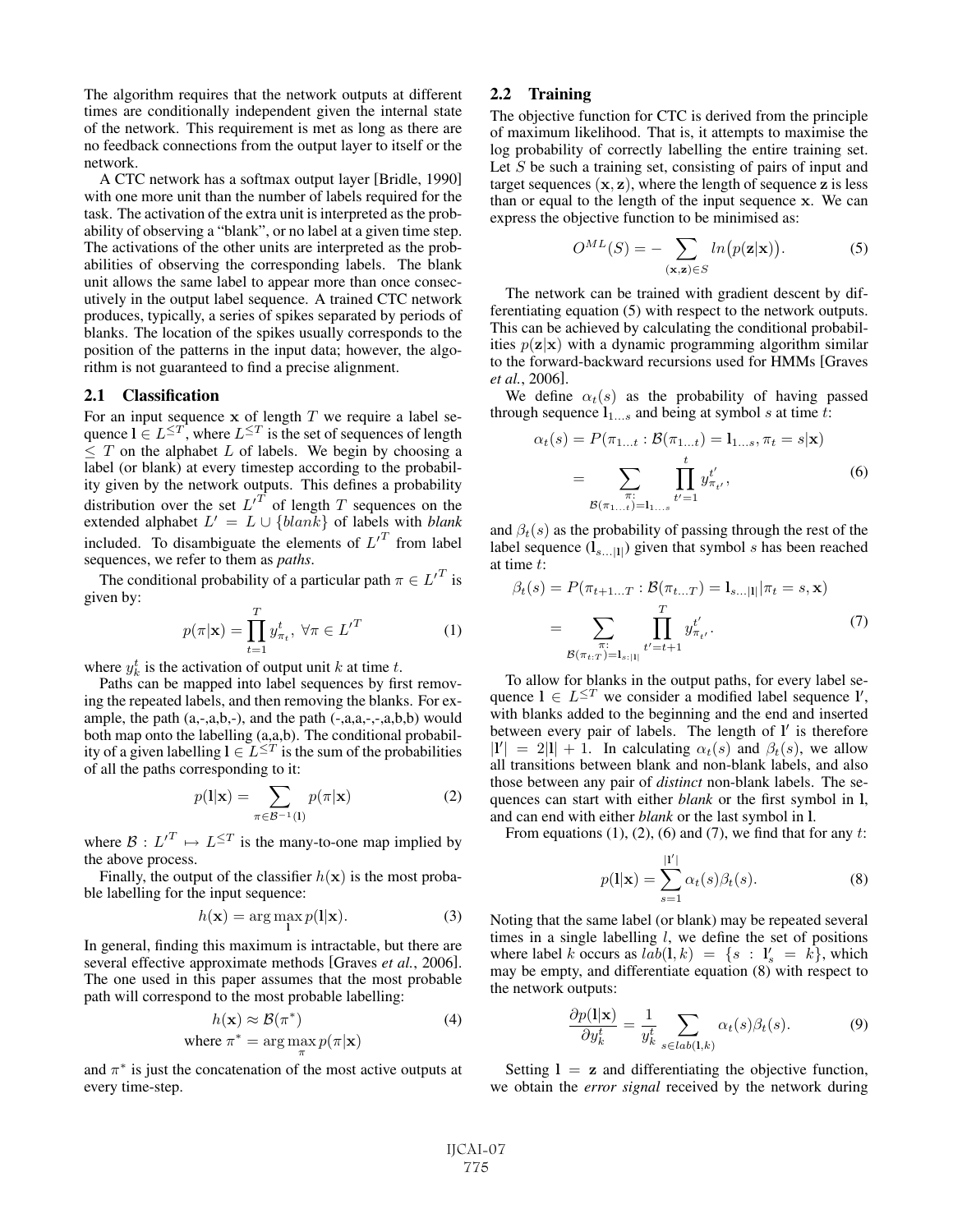

Figure 1: Schematic representation of an HCTC network labelling an unsegmented input data stream. Outputs at each level correspond to the probability of having detected a particular label (or emitting the *blank* label) at a particular time.

training:

$$
\frac{\partial O^{ML}(\{(\mathbf{x}, \mathbf{z})\}, \mathcal{N}_w)}{\partial u_k^t} = y_k^t - \frac{1}{Z_t} \sum_{s \in lab(\mathbf{z}, k)} \alpha_t(s) \beta_t(s)
$$
\n(10)

where  $u_k^t$  and  $y_k^t$  are the *unnormalised* and *normalised* out-<br>puts of the softmax layer respectively and puts of the softmax layer, respectively, and

$$
Z_t = \sum_{s=1}^{|1'|} \alpha_t(s)\beta_t(s)
$$
 (11)

is a normalization factor.

# **3 Hierarchical Connectionist Temporal Classification**

A hierarchy of CTC networks is a series  $\mathbf{g} = (g_1, g_2, \dots, g_I)$ of CTC networks, with network  $g_1$  receiving as input the external signal and all other networks  $g_i$  receiving as input the output of network  $g_{i-1}$ . This architecture is illustrated in Figure 1.

Note that every network  $g_i$  in the hierarchy has a softmax output layer. This forces the hierarchical system to make decisions at every level and use them in the upper levels to achieve a higher degree of abstraction. The analysis of the structure of the data is facilitated by having output probabilities at every level.

Because of the modular design, the flexibility of the system allows using other architectures (such as feeding the external inputs to several levels in the hierarchy) as long as the mathematical requirements of the CTC algorithm are met (see section 2).

#### **3.1 Training**

In general, HCTC requires target sequences for every level in the hierarchy, given a particular input sequence in the training set. Each example in the training set  $S$  consists of a



Figure 2: Schematic representation of the error signal flow on an HCTC network. The network is trained globally with gradient descent. External error signals injected at intermediate levels are considered optional. If applied, their contribution to the total error signal can be adjusted.

pair  $(\mathbf{x}, Z)$ , where  $\mathbf{x} = (x_1, x_2, \dots, x_T)$  is the external input sequence, and  $Z = (\mathbf{z}_1, \mathbf{z}_2, \dots, \mathbf{z}_I)$  is the set of target sequences, where  $|\mathbf{z}_i| \leq T \,\forall i$ .

The system is trained globally with gradient descent. Figure 2 illustrates the error signal flow for an HCTC network. The error signal due to the target sequence  $z_i$ , received by network  $g_i$ , is given by equation (10). To simplify the notation, we define:

$$
\Delta_i^{target} := \frac{\partial O_i^{ML}(\{(\mathbf{v}_i, \mathbf{z}_i)\})}{\partial u_{i,k}^t}
$$
(12)

where the input sequence  $v_i$  is the external input sequence for network  $g_1$  and the output of network  $g_{i-1}$  for all levels  $i \neq 1$ .

The error signal  $\Delta_i^{target}$  is back-propagated into the net-<br>ork a and then into all lower levels  $i \cdot i < i$ . The conwork  $g_i$ , and then into all lower levels  $j : j < i$ . The contribution of this term to the error signal at the *unnormalised* activation  $u_{i,k}^t$  of the *k*th output unit of network  $g_i : i \neq I$  is:

$$
\Delta_i^{backprop} = y_k^t \sum_{m \in M} \delta_m \left( w_{mk} - \sum_{k' \in K} w_{mk'} y_{k'}^t \right) \tag{13}
$$

where M is the set of units in level  $i+1$  which are connected to the set of softmax output units, K, in level i;  $\delta_m$  is the error signal back-propagated from unit  $m \in M$ ;  $w_{mk}$  is the weight associated with the connection between units  $m \in M$ and  $k \in K$ ; and  $y_k^t$  are the output activations of the softmax laver at level i layer at level i.

Finally, the total error signal  $\Delta_i$  received by network  $q_i$  is the sum of the contributions in equations (12) and (13). In general, the two contributions can be weighted depending on the problem at hand. This is important if, for example, the target sequences at some intermediate levels are uncertain or not known at all.

$$
\Delta_i = \begin{cases}\n\Delta_i^{target} & \text{if } i = I, \\
\lambda_i \Delta_i^{target} + \Delta_i^{background} & \text{otherwise,} \n\end{cases}
$$
\n(14)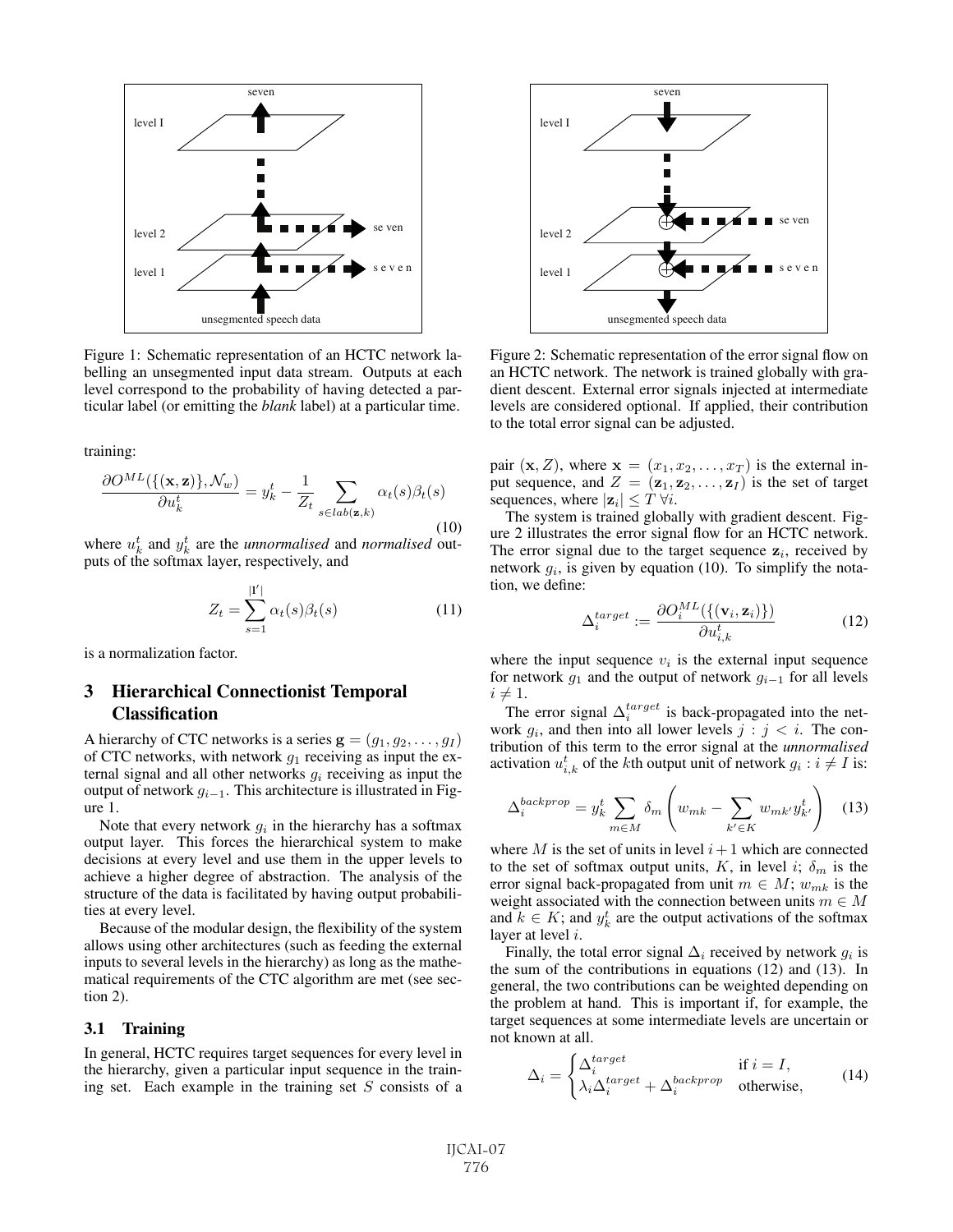| Digit        | <b>Phonemes</b>    |
|--------------|--------------------|
| <b>ZERO</b>  | $Z - H - R - OW$   |
| ONE          | $W - AX - N$       |
| TWO          | $T - OO$           |
| <b>THREE</b> | TH - R - II        |
| <b>FOUR</b>  | $F - OW - R$       |
| <b>FIVE</b>  | $F - AY - V$       |
| <b>SIX</b>   | $S - I - K - S$    |
| <b>SEVEN</b> | S - EH - V - E - N |
| <b>EIGHT</b> | $EY - T$           |
| <b>NINE</b>  | $N - AY - N$       |
| OН           | OW                 |

Table 1: Phonetic labels used to model the digits in the experiments.

with  $0 \leq \lambda_i \leq 1$ . In the extreme case where  $\lambda_i = 0$ , no target sequence is provided for the network  $g_i$ , which is free to make any decision that minimises the error  $\Delta_i^{aacexprop}$  re-<br>ceived from levels higher un in the hierarchy. Because trainceived from levels higher up in the hierarchy. Because training is done globally, the network can, potentially, discover structure in the data at intermediate levels that results in accurate predictions at higher levels of the hierarchy.

#### **4 Experiments**

In order to validate the HCTC algorithm we chose a speech recognition task because this is a problem known to contain structure at multiple scales. HMMs remain state-of-the-art in speech recognition, and therefore HCTC performance is compared with that of HMMs.

The task was to find the sequence of digits spoken in an standard set of utterances using, at an intermediate level, the sequence of phonemes associated to every word.

#### **4.1 Materials**

The speaker-independent connected-digit database, TIDIG-ITS [Leonard and Doddington, 1993], consists of more than 25 thousand digit sequences spoken by over 300 men, women and children. The database was recorded in the U.S. and it is dialectically balanced. The utterances were distributed into a test and a training set. We randomly selected five percent of the training set to use as a validation set. This left 11922 utterances in the training set, 627 in the validation, and 12547 in the test set.

The following eleven digits are present in the database: "zero", "one", "two", "three", ..., "nine" and "oh". Utterances consist of a sequence of one to seven digits. The representation of the digits at the phonetic level used in the experiments can be seen in Table 1. Nineteen phonetic categories were used, nine of which are common to two or more digits.

Samples were digitized at 20 kHz with a quantization range of 16 bits. The acoustic signal was transformed into mel frequency cepstral coefficients (MFCC) with the HTK Toolkit [Young *et al.*, 2005]. Spectral analysis was carried out with a 40 channel Mel filter bank from 130 Hz to 6.8 kHz. A pre-emphasis coefficient of 0.97 was used to correct spectral tilt. Twelve MFCC plus the 0th order coefficient were computed on Hamming windows 25.6 ms long, every 10 ms. Delta and Acceleration coefficients were added giving a vector of 39 coefficients in total. For the network, the coefficients were normalised to have mean zero and standard deviation one over the training set.

#### **4.2 Setup**

The HMM system was implemented with the HTK Toolkit [Young *et al.*, 2005]. Three-states left-to-right models were used for each one of the nineteen phonetic categories. A silence model and a "short pause" model (allowed at the end of a digit) were also estimated. Observation probabilities were modelled by a mixture of Gaussians. The grammar model allowed any sequence, preceded and followed by silence, of one or more digits. Neither linguistic information nor probabilities of partial phone sequences were included in the system.

The number of Gaussians and the insertion penalty that optimised performance on the validation set was selected. Using the training set, the number of Gaussians was increased in steps of two until performance on the validation set stabilised or, as in our case, decreased slightly (96 Gaussians). Every time the number of Gaussians was increased, the parameter estimation algorithm (HERest) was applied twice and results were collected on the validation set with insertion penalties varying from 0 to -100 in steps of -5. The best performance on the validation set was obtained with 80 Gaussians and an insertion penalty of -85. The total number of parameters for the HMM is 384,126.

A 2-level HCTC was used. The top, second level, had as target the sequence of digits corresponding to the input stream. The bottom, first level, used as target the sequence of phonemes corresponding to the target sequence of digits for the top level. Each CTC network uses the bi-directional LSTM recurrent neural network [Graves and Schmidhuber, 2005; Graves *et al.*, 2006], primarily because on a phoneme recognition task better results than for other RNNs have been reported [Graves *et al.*, 2005]. Also, the CTC formalism is best realised with a bi-directional recurrent neural network [Schuster and Paliwal, 1997] because the network output at a particular time depends on both past and future events in the input sequence.

Within each level, the input layer was fully connected to the hidden layer and the hidden layer was fully connected to itself and the output layer. In the first level, the input layer was size 39, the forward and backward layers had 128 blocks each, and the output layer was size 20 (19 phonetic categories plus blank). In the second level, the input layer was size 20 also, the forward and backward layers had 50 blocks each and the output layer was size 12 (eleven digits plus the blank label). The input and output cell activation functions were a hyperbolic tangent. The gates used a logistic sigmoid function in the range  $[0, 1]$ . The total number of weights in the HCTC network is 207,852.

Training of the HCTC network was done by gradient descent with weight updates after every training example. In all cases, the learning rate was  $10^{-4}$ , momentum was 0.9, weights were initialized randomly in the range  $[-0.1, 0.1]$ and, during training, Gaussian noise with a standard deviation of 1.0 was added to the inputs to improve generalisation.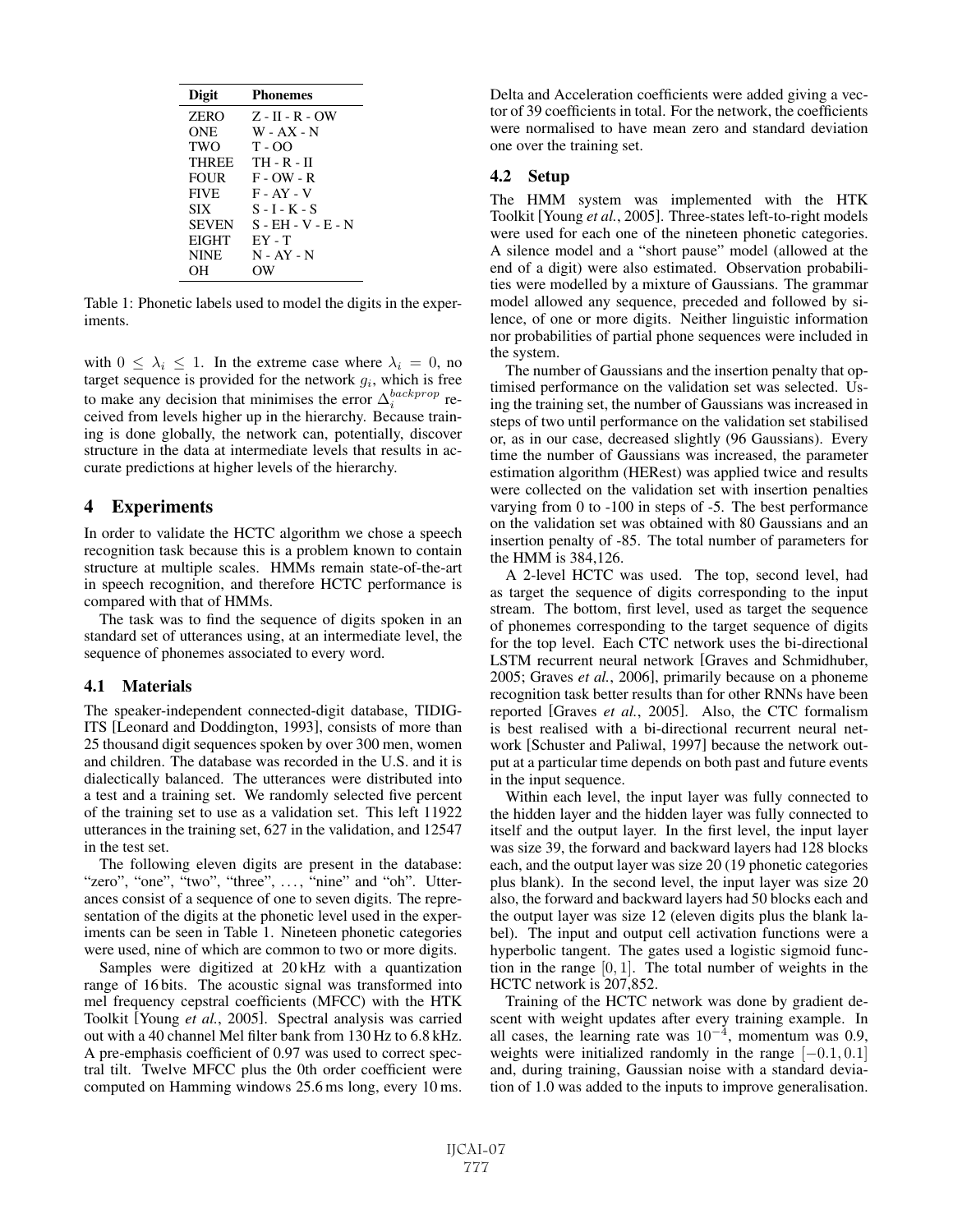| <b>System</b>          | LER.            |
|------------------------|-----------------|
| <b>HMM</b>             | $0.89\%$        |
| HCTC $(\lambda_1 = 1)$ | $0.61 + 0.04\%$ |
| HCTC $(\lambda_1 = 0)$ | $0.51\%$        |

Table 2: Label Error Rate (LER) on TIDIGITS. Results for HCTC ( $\lambda_1 = 1$ ) are means over 5 runs with different random weights,  $\pm$  standard error. This gives a 95 % confidence interval of  $(0.50; 0.72)$ , with a t-value of 2.8 for 4 degrees of freedom and a two-tailed test. For HCTC ( $\lambda_1 = 0$ ) the best result obtained is shown; this coincides with the best result obtained with  $\lambda_1 = 1$ .

Performance was measured as the normalised edit distance (label error rate; LER) between the target label sequence and the output label sequence given by the system.

#### **4.3 Results**

Performance rates for the systems tested can be seen in Table 2. The best HMM-based system achieved an error rate of 0.89% in continuous digit recognition. The label error rate for HCTC was on average 0.61 % (95 % confidence interval of  $(0.50; 0.72)$ . This is an improvement of more than 30 % with respect to the HMM and with approximately half the number of parameters.

The best results without injecting the error signal associated to the phoneme labels ( $\lambda_1 = 0$ ) was 0.51 %, which is as good as the best performance achieved with  $\lambda_1 = 1$ . In this case, however, the pattern of activations of seven output units (instead of twenty) was enough to encode the dynamic structure of the data at the lower level in order to make accurate predictions at the top level of the sequence of digits in the utterance (see Figure 3). Some of these seven output units become active/inactive at specific points in time for each digit pattern. And some of them are active for different digits. Nonetheless, they cannot be associated directly to phonetic categories and might encode another type of information in the signal.

# **5 Discussion and Future Work**

Inserting levels in the hierarchy without a corresponding target label sequence is interesting if the target labels are not known, or, for instance, if the phonetic labels used are suspected to be invalid due to, e.g., the presence of dialectal variations in the dataset. If the sources of variability in the data cannot be specified accurately, a system with less constraints might be capable of making more effective decisions.

Experimentally, this means that the system will be more difficult to train for a particular goal. HCTC with and without target label sequences at the phonetic level achieved similar performance, albeit by different means. Nevertheless, HCTC with  $\lambda_1 = 0$  suffered to a larger extent from the problem of local minima.

Assuming that reasonable target label sequences can be specified *a priori* for intermediate levels, a possible solution is to train HCTC until the error has decreased significantly, and then remove the contribution to the error signal of the target label sequences for intermediate levels. This will free a partially trained network to explore alternatives that maximise performance at the top level of the hierarchy.

In the future, we would also like to explore ways of improving system scalability. For example, large vocabulary speech recognition requires systems that work with many thousands of words. Using output layers of that size for HCTC is not currently practical. Instead of assigning a unique output unit to every possible label, other methods can be explored such as assigning labels to specific activation patterns in a group of output units. This will require modifying CTC's training algorithm.

Another aspect we would like to investigate is the potential of HCTC for word spotting tasks. As a discriminant method, HCTC may improve detection rates due to its capability of discriminating between keywords and non-speech or other speech events. Besides this, HCTC provides estimates of *a posteriori* probabilities that can help to directly assess the level of confidence in the predictions. This is in contrast to generative approaches, such as HMMs, which use unnormalized likelihoods.

# **6 Conclusion**

This paper has presented the HCTC algorithm, which uses a hierarchy of recurrent neural networks to label sequences of unsegmented data in structured domains. HCTC is capable of finding structure at multiple levels and using it to achieve accurate predictions further up in the hierarchy. The use of neural networks offers a flexible way of modelling the domain while at the same time allowing the system to be trained globally. Experimental results demonstrated that this approach outperformed hidden Markov models on a speech recognition task.

# **Acknowledgments**

This research was funded by SNF grant 200021-111968/1.

# **References**

- [Bridle, 1990] John S. Bridle. *Neurocomputing: Algorithms, architectures and applications*, chapter Probabilistic interpretation of feedforward classification network outputs, pages 227–236. Springer-Verlag, 1990.
- [Graves and Schmidhuber, 2005] Alex Graves and Jürgen Schmidhuber. Framewise phoneme classification with bidirectional LSTM and other neural network architectures. *Neural Networks*, 18(5–6):602–610, June/July 2005.
- [Graves *et al.*, 2005] Alex Graves, Santiago Fernández, and Jürgen Schmidhuber. Bidirectional LSTM networks for improved phoneme classification and recognition. In *Proceedings of the 2005 International Conference on Artificial Neural Networks*, Warsaw, Poland, 2005.
- [Graves *et al.*, 2006] Alex Graves, Santiago Fernández, Faustino Gomez, and Jürgen Schmidhuber. Connectionist temporal classification: Labelling unsegmented sequence data with recurrent neural networks. In *Proceedings of the 23rd International Conference on Machine Learning*, Pittsburgh, PA, USA, 2006.